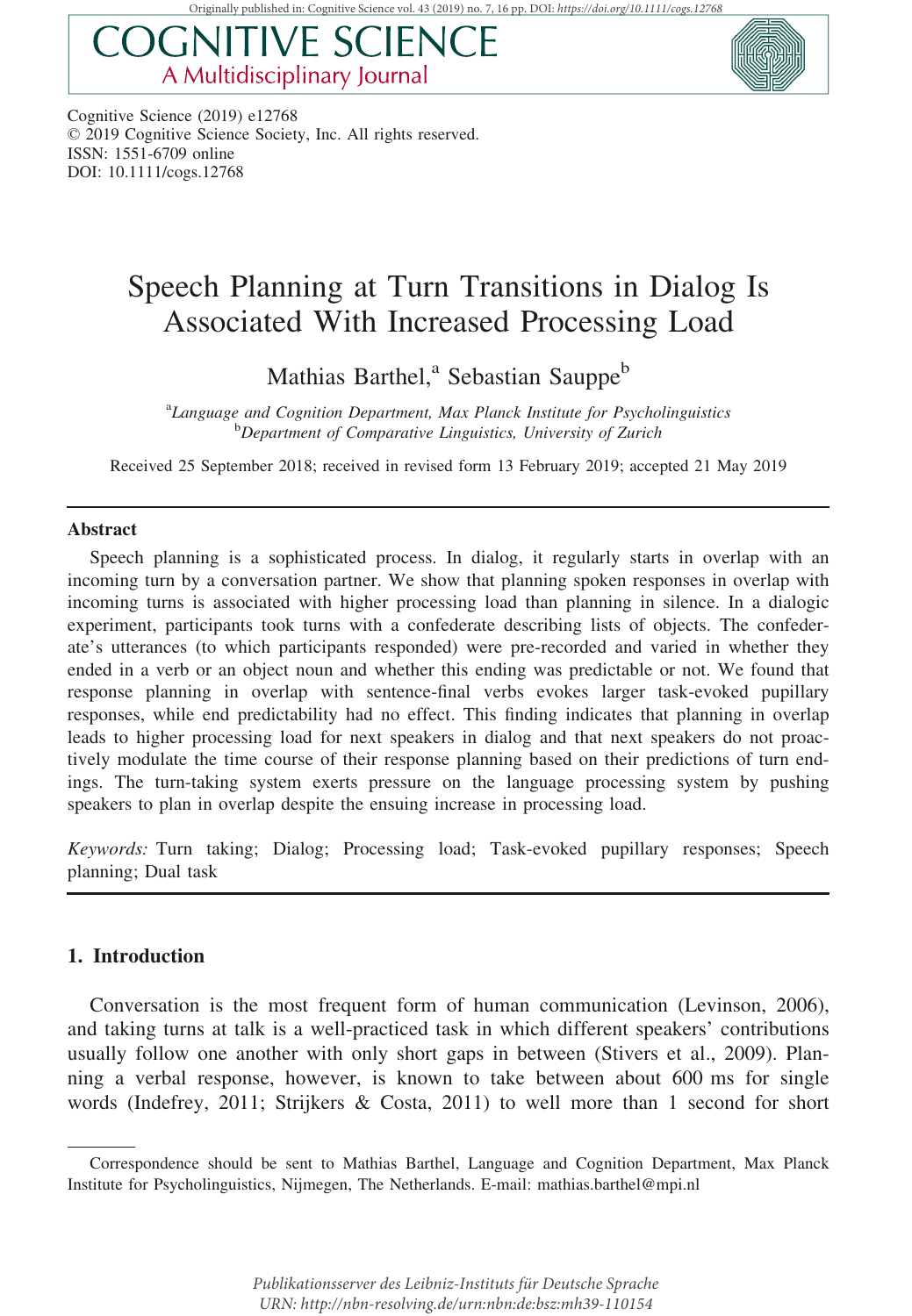sentences (Griffin & Bock, 2000; Myachykov, Scheepers, Garrod, Thompson, & Fedorova, 2013), illustrating that timing a turn at talk in conversation is not a trivial task. To be able to quickly take their turn, next speakers need to start planning their response as early as possible, often in overlap with the incoming turn (Barthel, Meyer, & Levinson, 2017; B€ogels, Magyari, & Levinson, 2015; Corps, Crossley, Gambi, & Pickering, 2018). Barthel, Sauppe, Levinson, and Meyer (2016) found that response planning was indeed done as early as the incoming turn's message could be conceived, even if the incoming turn did not end at that point.<sup>1</sup>

Planning the next turn while continuously monitoring the incoming turn for completion, and possibly for content, is a demanding dual-task situation. Both language comprehension and planning require allocation of central attention (Hagoort, Brown, & Osterhout, 1999; Kemper, Herman, & Lian, 2003; Kubose et al., 2006; Shitova, Roelofs, Coughler, & Schriefers, 2017), and both are known to interfere with concurrent non-linguistic tasks (Boiteau, Malone, Peters, & Almor, 2014; Roelofs & Piai, 2011; Sjerps & Meyer, 2015). The law of least mental effort proposes that humans try to make decisions and form strategies so as to minimize mental workload in order to achieve an efficient work–benefit ratio (Reichle, Carpenter, & Just, 2000; Zipf, 1949). It is thus a central question whether the language processing system is adapted to this highly frequent task or whether planning in overlap leads to increased processing load in the vicinity of turn transitions, the "crunch zone" of conversation (Roberts & Levinson, 2017). Using an auditory picture–word interference paradigm, Schriefers, Meyer, and Levelt (1990) compared the effects of concurrent noise versus concurrent speech on speech planning and found that naming latencies did not differ between a silent condition and a condition with distracting noise. With distracting words, however, naming latencies increased by 70 ms even when the words were unrelated to the picture names, indicating general interference of speech comprehension with speech planning. As participants were instructed to ignore any incoming speech and as their own utterances were independent of the presented speech input, the measured interference effects are effects of distraction rather than of the processes of integration of speech input, which is the task next speakers face in turn taking. Instead of trying to ignore incoming speech, interlocutors most of the time have to plan their next turn while concurrently listening to the incoming turn. Fargier and Laganaro (2016) studied picture naming performance with either a concurrent syllable or tone detection task and found longer response latencies and differences in ERP components in the syllable condition as compared to the tone condition, indicating increased interference between two concurrent linguistic tasks. Klaus, Mädebach, Oppermann, and Jescheniak (2017) made used of a dual-task paradigm combining sentence production as task 1 with a concurrent working memory as task 2. Participants were instructed to produce subject– verb–object sentences while they had to ignore auditory distractor words that were either phonologically or semantically related to either the subject or the object of the sentence. The concurrently performed working memory task was either visuospatial or verbal in nature. Under visuospatial load, both types of relatedness had effects on both the subject and object of the sentence. The pattern of results was similar under verbal load. Here, however, only phonological relatedness to the subject but not to the object affected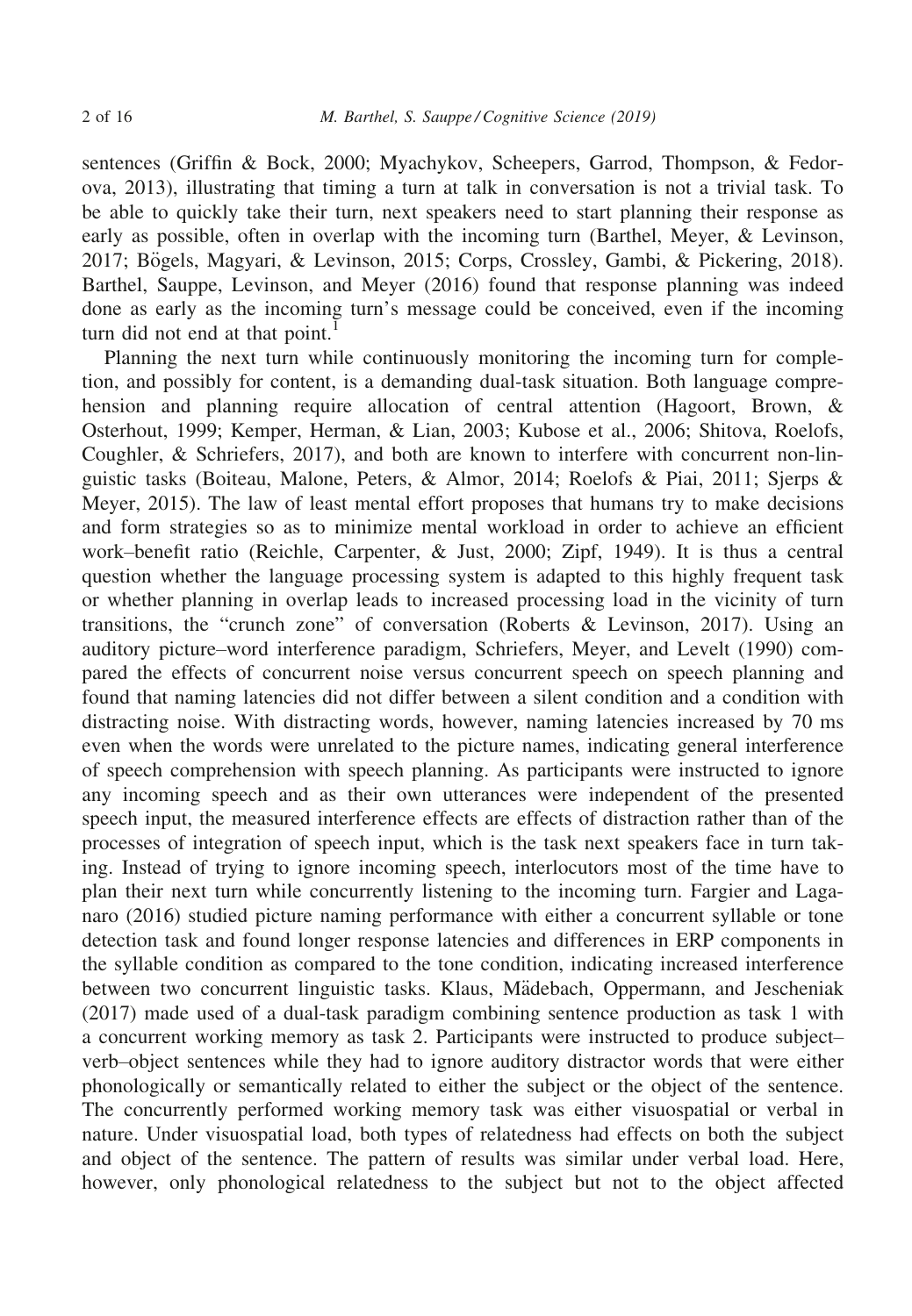sentence production performance, showing that verbal load reduced participants' phonological planning scope. These findings make it plausible to assume that next speakers postpone stages of formulation when planning in conversation in order to avoid inefficient processing due to interference. Barthel and Levinson (unpublished data), however, show that next speakers in a quiz-like situation engage in phonological planning as early as possible and in overlap with the incoming question. To date, evidence on the timing of the different processing stages in conversation is scarce, but the fact that response planning is frequently initiated in overlap with listening to the incoming turn is largely undisputed (but see Heldner & Edlund, 2010).

The observation that planning in overlap is common can be accounted for in two ways. One account highlights the mechanisms of turn allocation and the time pressure at turn transitions. According to the simplest systematics of turn taking (Sacks, Scheglo, & Jefferson, 1974), the first participant who speaks up when a turn transition becomes relevant gains the right to take the next turn. While language production and comprehension are assumed to engage—at least partly—the same cognitive resources (Hagoort & Indefrey, 2014; Kempen, Olsthoorn, & Sprenger, 2012; Menenti, Gierhan, Segaert, & Hagoort, 2011; Silbert, Honey, Simony, Poeppel, & Hasson, 2014) potentially increased processing load due to parallel processing of the two might be traded for the benefit of early planning, leading to shorter turn-transition times (Barthel et al., 2016, 2017). The alternative account questions the assumption that the simultaneity of comprehension and production in conversation drastically increases processing load. Previous research shows that participants prefer to use parallel processing over serial processing in dual tasks (Hübner  $\&$ Lehle, 2007). To investigate the reasons for this tendency, Lehle, Steinhauser, and Hübner (2009) instructed participants explicitly to apply either a parallel or a serial processing strategy when giving parity judgments on two numbers. Lehle et al. (2009) found that while a parallel processing strategy increased reaction times and error rates, it decreased processing load, which might be the main reason for preferring parallel over serial processing. Consequently, planning in overlap might not be associated with any significant increase in processing load, especially since turn taking is a highly practiced dual task and cognitive tasks become less demanding with increasing proficiency (Donovan & Radosevich, 1999; Hampton Wray & Weber-Fox, 2013; Neubauer & Fink, 2009; Van Selst, Ruthru, & Johnston, 1999; Weber-Fox, Davis, & Cuadrado, 2003).

Here, we test whether planning a response while simultaneously comprehending an interlocutor's turn imposes increased processing load on speakers as compared to nonoverlapping response planning by analyzing task-evoked pupillary responses from an experiment employing a dialogic paradigm. Changes in pupil diameter in response to task-induced cognitive processes are a reliable indicator of processing load (Beatty, 1982; Beatty & Lucero-Wagoner, 2000; Sirois & Brisson, 2014). The analysis of task-evoked pupillary responses allows studying differences in task demands, that is, the amount of overall cognitive resources that need to be allocated in order to master a task (Hess  $\&$ Polt, 1964; Kahneman, 1973; Laeng, Sirois, & Gredebäck, 2012). Most studies using task-evoked pupillary responses to measure processing load in language processing have focused on comprehension (Engelhardt, Ferreira, & Patsenko, 2010; Just & Carpenter,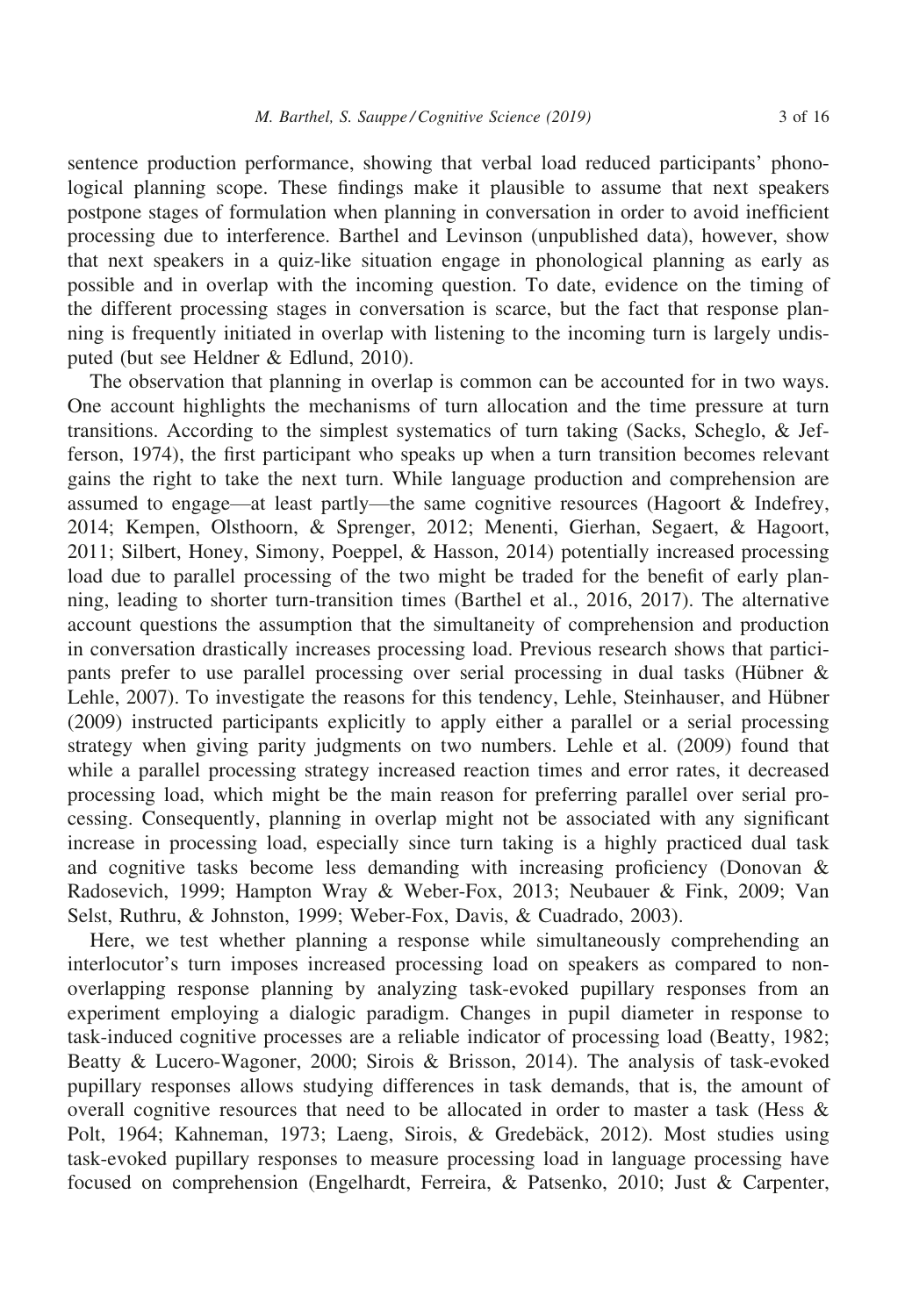1993; Koch & Janse, 2016; Kuchinke, Vo, Hofmann, & Jacobs, 2007; Schmidtke, 2014; Tromp, Hagoort, & Meyer, 2016; Zekveld, Kramer, & Festen, 2010, inter alia), and there are only a few studies that have investigated language production (Papesh & Goldinger, 2012; Sauppe, 2017). If planning in overlap leads to increased processing load, taskevoked pupillary responses should have larger amplitudes as compared to planning in silence, whereas they are not predicted to differ if overlap does not increase processing load during response planning.

We report a dialogic experiment in which participants took turns with a confederate describing arrays of objects. Participants' pupil diameter was measured as they listened and responded to pre-recorded critical utterances from the confederate. These utterances were designed to, on one hand, either allow for response planning in overlap or not, and on the other hand, to contain either a predictable or a non-predictable ending. In this way, the effects of planning in overlap as compared to planning in silence on task-evoked pupillary responses were tested in the context of predictable and non-predictable overlapping speech input.

# 2. Methods and materials

#### 2.1. Participants

Forty-eight German native speakers ( $M_{\text{age}} = 26.3$  years,  $SD = 7.6$  years, 30 female) who reported to have normal hearing and vision participated in the experiment for payment. Eight participants were excluded from the analyses because they reported during a post-test questionnaire that they had noticed the presence of pre-recorded material. Two participants were excluded due to technical failures of recording equipment, leaving 38 participants for analysis. Participants gave informed consent and the experiment was approved by the Ethics Committee of the Faculty of Social Sciences, Radboud University Nijmegen.

### 2.2. Apparatus

Participant and confederate were placed in separate sound-proof booths that were equipped with headphones and microphones with which they could communicate with one another. Visual stimuli were presented on a 21<sup>''</sup> computer screen at a distance of approximately 60 cm. Participants' pupil size was recorded with an SMI RED-m remote eye tracker at 120 Hz sampling rate. Light conditions remained constant across participants.

# 2.3. Stimuli

# 2.3.1. Visual stimuli

Colored pictures of 468 objects were used to generate the visual stimuli. Ninety-six critical stimulus displays showing between three and five objects (32 displays each) were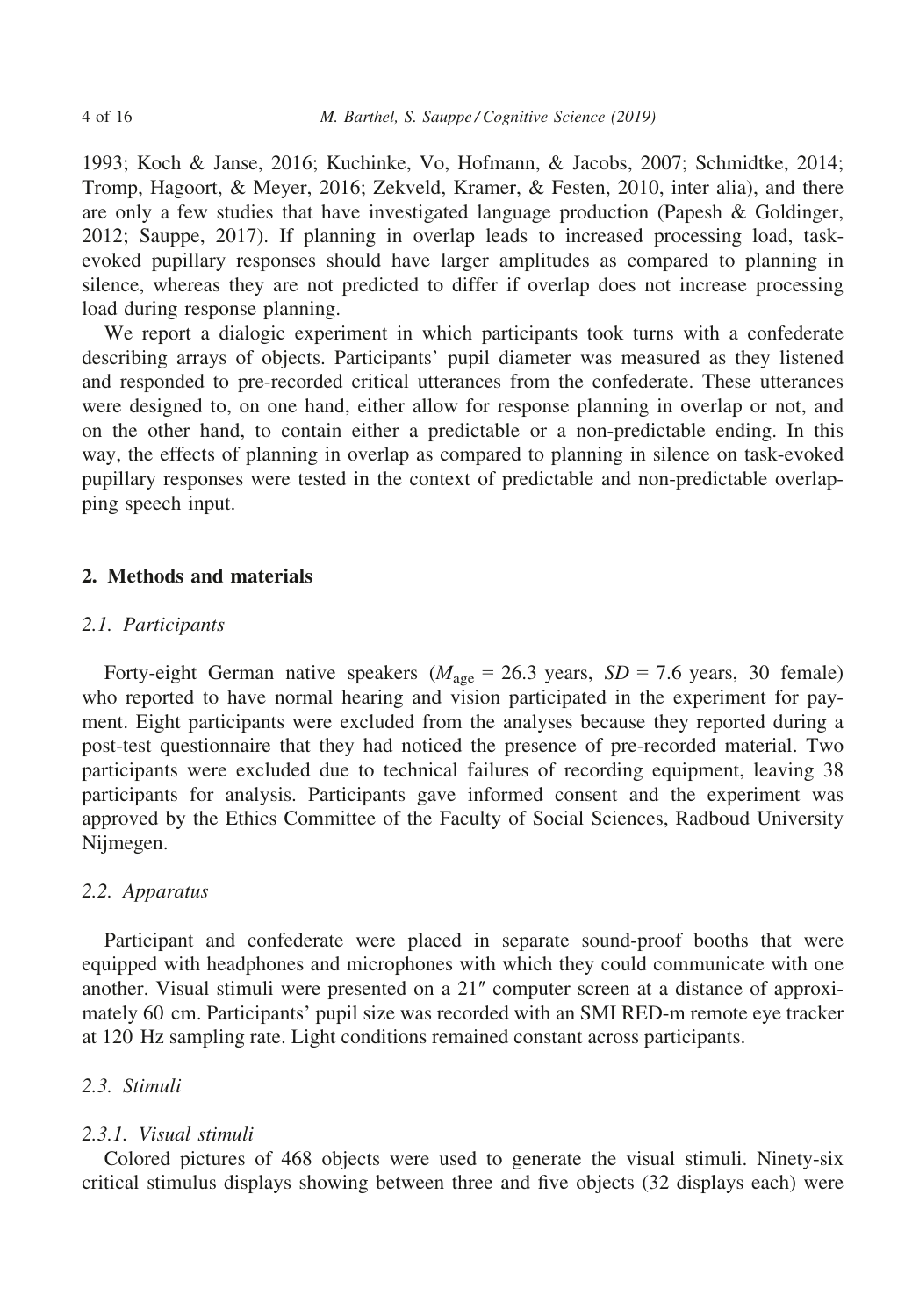generated. Irrespective of the number of objects shown in an item display, each object filled approximately two degrees of visual angle and was located about 4 cm away from its neighbors, so that participants had to shift their gaze in order to foveally fixate individual objects. Between none and three of the objects had to be named by participants (24 displays each), and the remaining objects were named by the confederate (cf. Section 2.42.4).

#### 2.3.2. Auditory stimuli

Each of the 96 critical stimulus displays was accompanied by a German sentence in one of the four conditions that were pre-recorded by the confederate and crossed according to whether the sentence ended in a verb or not (verb position) and whether it was predictable or not that the sentence would end with or without a final verb (end predictability; see Table 1). The presence of a sentence-final verb made planning in overlap possible, since all that participants needed to know to plan their response was which of the displayed objects they would have to name. When a sentence did not end in a verb, it ended in an object noun that was relevant for preparing the response, so that planning could only take place in silence after the turn ended. In predictable sentences, participants could know in advance whether the last word would be a verb or an object noun, since different verbs in second position (before the list of objects) either required another verb form in sentence-final position (such as the modal verb "can") or not (such as the main verb "see"). In contrast, non-predictable sentences contained "have" in second position, which is ambiguous between being a main verb or an auxiliary and consequently either does or does not call for a sentence-final participle. Four pseudo-randomized lists were constructed, so that each item appeared in only one condition per list and the same number of items per condition appeared in each list.

#### 2.4. Procedure

Prior to the experiment, participants were shown all objects in a booklet and asked to name them. Participants and the confederate were instructed as follows. In each trial, they would see a number of objects they could get and the confederate should tell the

Table 1

Example sentences of the four conditions used in the experiment. "I have/have gotten/see/can get a key, a kite, and a ruby."

|               |                                                                        | End Predictability                                                      |
|---------------|------------------------------------------------------------------------|-------------------------------------------------------------------------|
| Verb Position | Unpredictable                                                          | Predictable                                                             |
| Not final     | Ich habe einen Schlüssel, einen<br>Lenkdrachen und einen Rubin         | Ich sehe einen Schlüssel, einen<br>Lenkdrachen und einen Rubin          |
| Final         | Ich habe einen Schlüssel, einen<br>Lenkdrachen und einen Rubin besorgt | Ich kann einen Schlüssel, einen<br>Lenkdrachen und einen Rubin besorgen |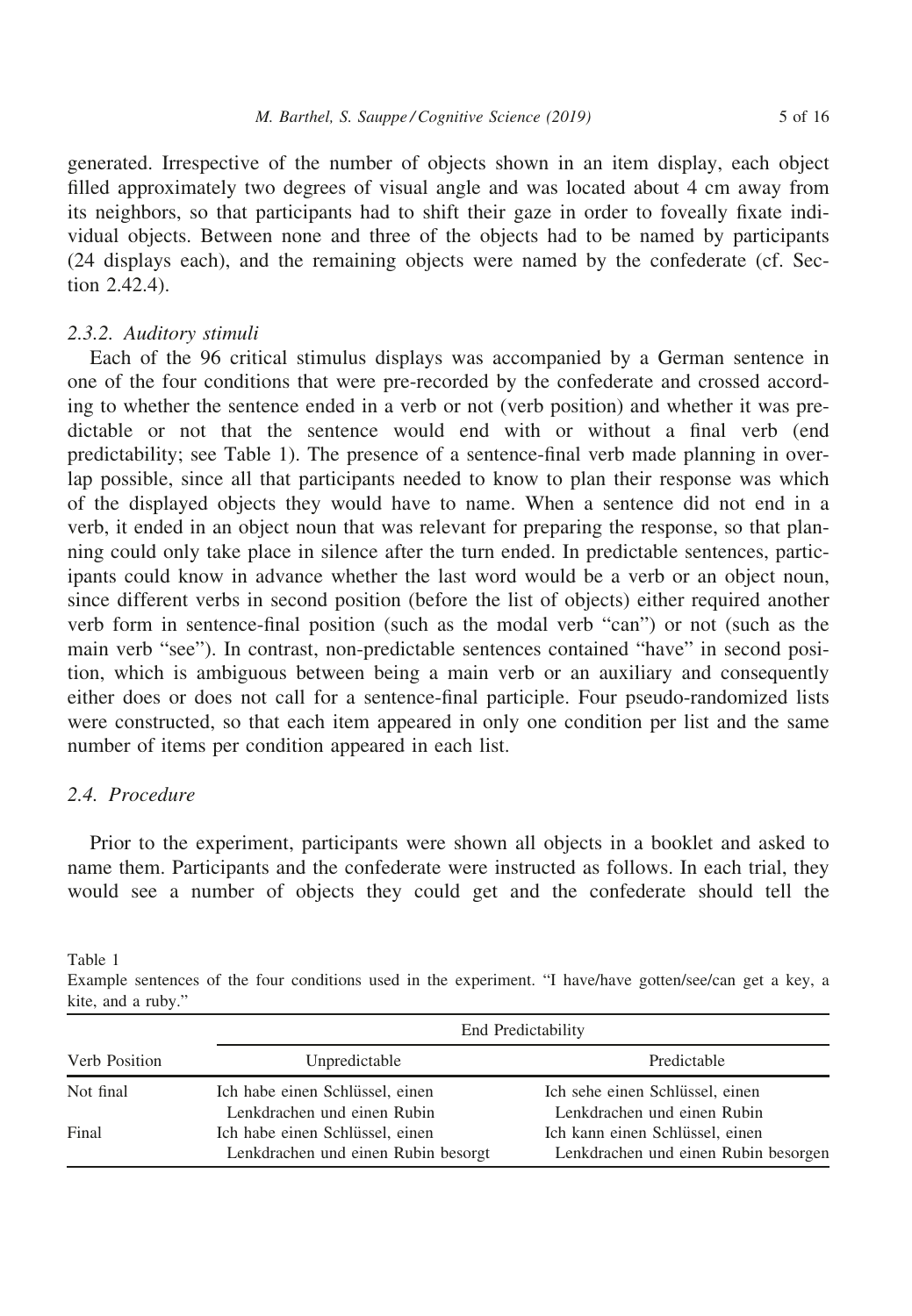participant what objects she could get, so that the participant could tell the confederate what further objects he could get, only listing the objects that had not already been named by the confederate (all objects named by the confederate were also visible on the participant's display). Participants triggered the beginning of each trial by looking at a fixation cross at the center of the screen. Each trial began with a preview of 600– 1,000 ms of the stimulus display before the critical sentence was played. The experiment started with 12 practice trials that were of the same structure as experimental trials. The eye tracker was (re-)calibrated four times at equal intervals during the experiment. The experiment lasted approximately 30 min and was followed by a computerized questionnaire asking participants whether they had noted the presence of pre-recorded material.

#### 2.5. Data preprocessing and analyses

Preprocessing of pupil data and statistical analyses were carried out in R (R Core Team, 2018). Samples recorded with low validity (as indicated by SMI's recording software) and during blinks or saccades were treated as missing values and linearly interpolated separately for each eye. Pupil diameters of both eyes were averaged before timelocking to the offset of the last noun in the confederate turn. For each trial, pupil diameter was baselined by subtracting the mean diameter during a baseline period spanning the 500 ms preceding the offset of the last noun in the confederate turn. The mean taskevoked pupillary response amplitude was calculated for a time window of 3,000 ms after the time-lock point and peaks in pupil diameters were identified in this time window (Borchers, 2015).

The data set contained 2,736 trials in which both confederate and participant named at least one object. Trials in which participants did not name the correct objects or responded in overlap and trials with more than 30% missing values before interpolation in samples recorded between  $-500$  and 3,000 ms relative to the offset of the confederate's last noun were excluded from statistical analyses (319 trials). Forty-three additional trials were excluded because their verbal response time was more than 3 SD longer than the participant's mean response time measured manually in Praat (Boersma & Weenink, 2015) from the offset of the incoming turn to the onset of the first object noun in the participants' turn. Additional items in which sentences were produced live by the confederate (see Barthel et al., 2016) were not considered for analyses (341 trials). On balance, 2,377 trials remained for analysis (13.12% of trials were excluded).

Three linear mixed effects regression models were fitted (Bates, Mächler, Bolker, & Walker, 2015) with the mean amplitude, peak amplitude, and peak latency as dependent variables. The underlying assumption is that differences in the mean and peak amplitudes, and peak latency relate to differences in processing load and reflect differences in task difficulty (Beatty & Lucero-Wagoner, 2000). While the peak amplitude is a good measure for processing load, accurate peak detection is not straightforward, as the location of peaks is susceptible to noise in the recorded signal (Luck, 2014). The mean amplitude is a more conservative measure for processing load, since it takes into account the whole analysis window and is thus less susceptible to noise. Differences in the latency of peaks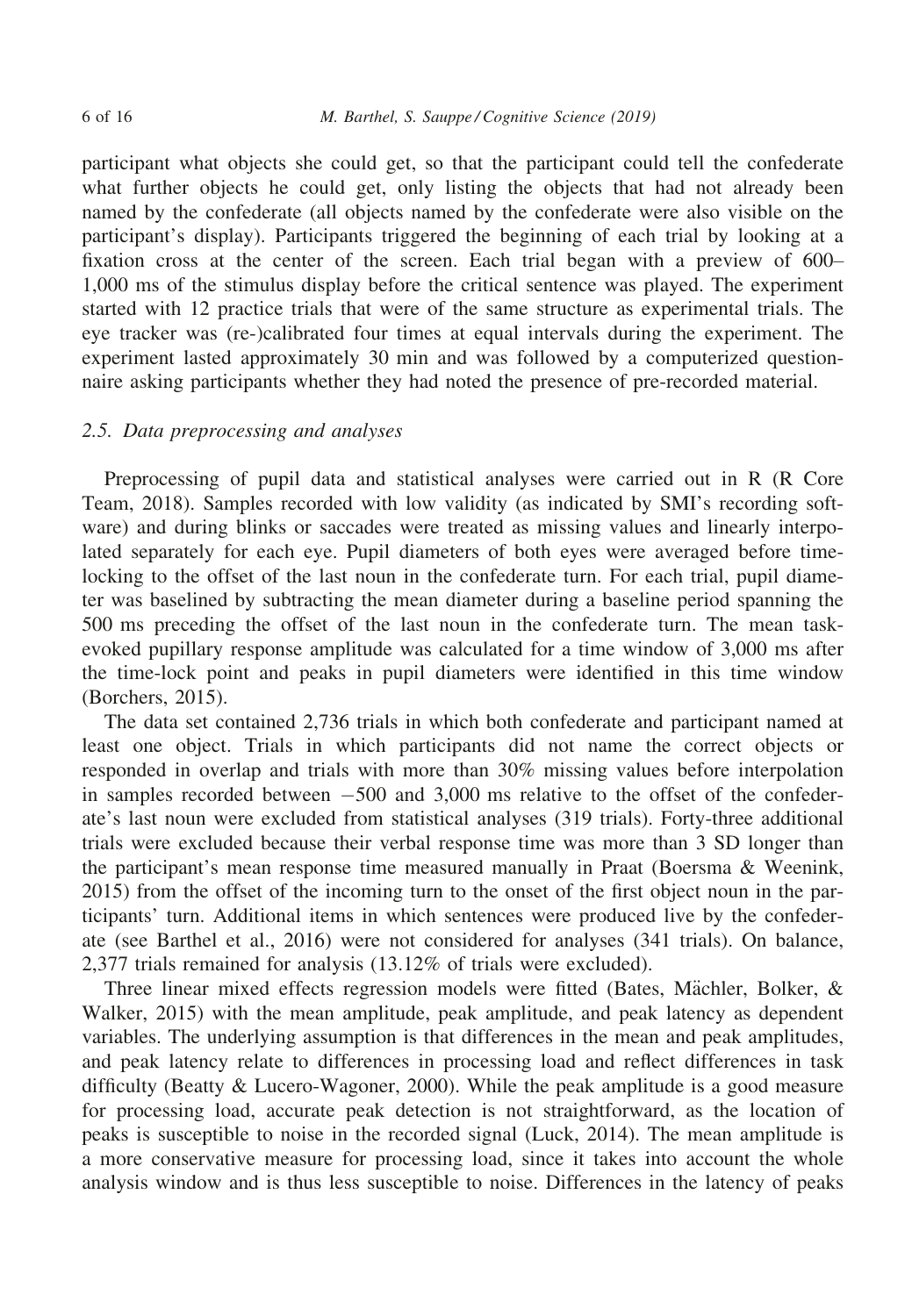between conditions relate to differences in task difficulty, reflecting differences in the time it takes to do the necessary computations in order to give a response. Converging results in these measures is desirable when drawing inferences on cognitive demand on the basis of task-evoked pupillary responses. Verb position and sentence end predictability as well as their interaction were the predictors of interest. Their statistical significance was assessed using F-tests with Kenward–Roger approximations of degrees of freedom (Fox & Weisberg, 2011; Halekoh & Hojsgaard, 2014; Kenward & Roger, 1997). The maximal random effects structures as justified by design which allowed models to converge were used (Barr, 2013; Barr, Levy, Scheepers, & Tily, 2013). A number of nuisance variables were included in the fixed effects structure of the models (Sassenhagen & Alday, 2016): the duration of the confederate turn, since the pre-recorded sentences differed in complexity; the number of objects to be named by the participant, since task difficulty increases with the number of choices (Hick, 1952); trial number, to account for changes over the course of the experiment; and a binary variable indicating whether the sentence structure of the confederate turn was reused in the response turn, since processing load might be influenced by structural priming (Pickering & Ferreira, 2008; Segaert, Menenti, Weber, Petersson, & Hagoort, 2012). The statistical significance of nuisance variables was not assessed. Categorical predictors were deviation coded  $(-0.5 \text{ and } 0.5)$ and continuous predictors were mean centered.

# 3. Results

Average task-evoked pupillary responses are shown in Fig. 1 and descriptive statistics are presented in Table 2.

Linear mixed effects regressions revealed that task-evoked pupillary responses in the verb-final conditions had statistically significantly higher mean amplitudes, higher peak amplitudes, and greater peak latencies than in non-final conditions. Neither the main effect of predictability nor its interaction with verb position reached statistical significance in any of the three models (Table 3).

#### 4. Discussion

We investigated the level of processing load in next speakers in the vicinity of turn transitions in dialog to answer the question whether planning a turn at talk in overlap with the incoming turn leads to higher processing load than planning it in silence. Taskevoked pupillary responses recorded during a dialogic list-completion task were analyzed, and mean amplitudes and peak amplitudes were found to be higher and peak latencies to be longer when planning was done in overlap than when it was done in silence. While the sentences in conditions that allowed for early planning in overlap were often slightly more complex than the sentences in conditions that did not allow for early planning, the differences in sentence complexity were much greater within than between conditions.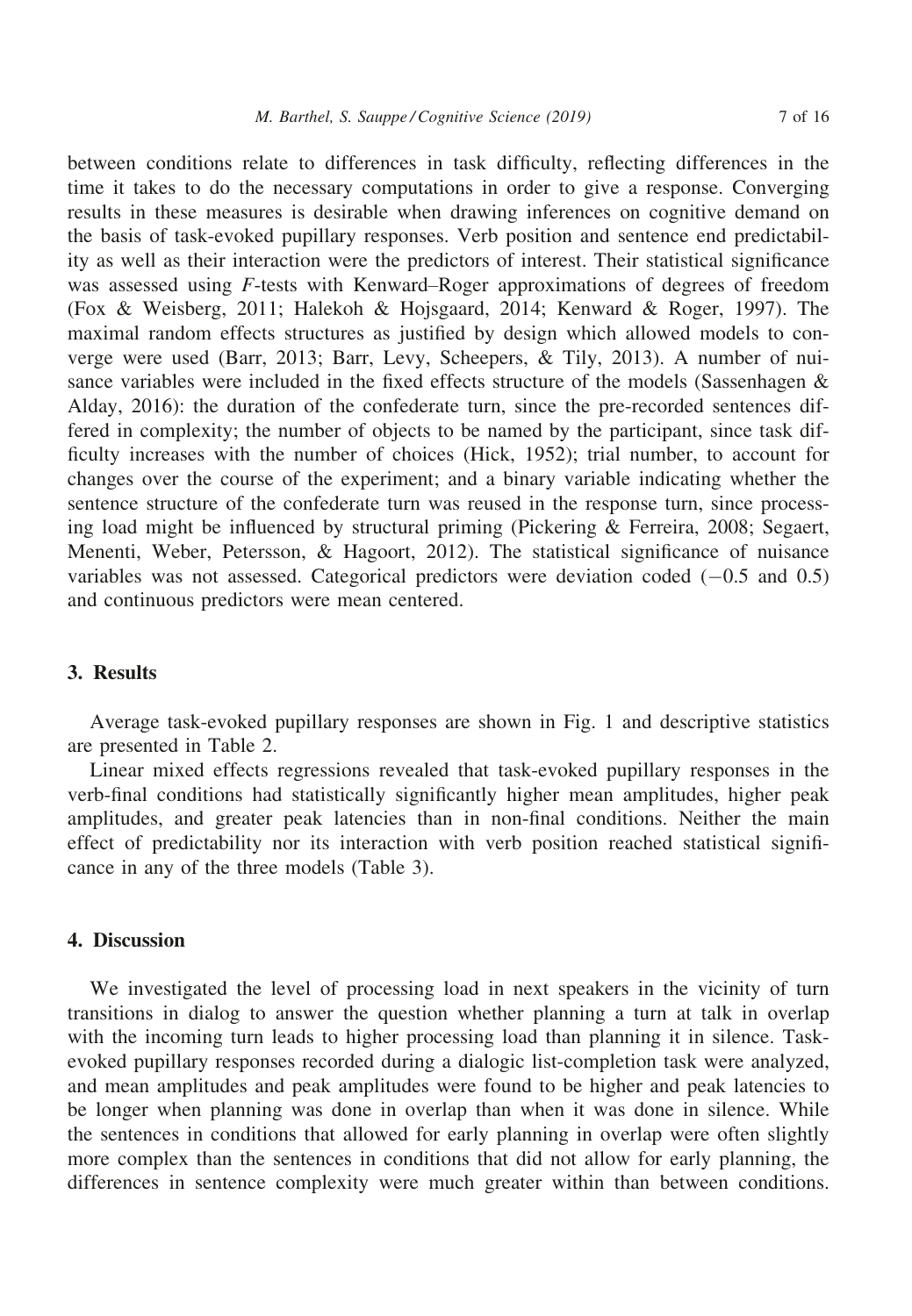

Fig. 1. Grand average changes in pupil diameter (task-evoked pupillary responses) in millimeters, timelocked to the offset of the last noun of the confederate's turn (dashed vertical line). Ribbons indicate 95% confidence intervals. The analysis time window ranged from 0 to 3,000 ms. For plotting only, samples were averaged into 50 ms bins within each trial to align time steps across trials before grand averaging.

| Table 2                                                                                                 |  |
|---------------------------------------------------------------------------------------------------------|--|
| Means (standard deviations in parentheses) of peak and mean amplitudes, and peak latencies by condition |  |

| Condition                   | Peak Amplitude in mm | Mean Amplitude in mm | Peak Latency in ms |
|-----------------------------|----------------------|----------------------|--------------------|
| No final verb/unpredictable | 0.409(0.231)         | 0.167(0.198)         | 1,850 (782)        |
| No final verb/predictable   | 0.412(0.222)         | 0.165(0.185)         | 1,868 (825)        |
| Final verb/unpredictable    | 0.432(0.226)         | 0.179(0.188)         | 2,030(756)         |
| Final verb/predictable      | 0.446(0.241)         | 0.190(0.196)         | 2,041 (782)        |

Whether a sentence ended in a verb or not influenced pupillary responses beyond the influence of sentence duration, which was included as a nuisance variable to account for the length of a sentence and thereby its complexity. Taken together, the presented results show that planning in overlap is more demanding than planning in silence.

In their analyses of eye movements from the experiment here, Barthel et al. (2016) found that participants started to plan their response as early as possible, that is, as soon as they had identified the last noun of the incoming turn irrespective of another verb form following before the end of the turn or not. Consequently, participants generally started planning their response in overlap with the incoming turn in verb-final conditions and in silence in conditions without a final verb. When planning in overlap, the time gained by starting to plan early was not fully reflected in the reduction of turn-transition times. When participants planned their response in overlap, planning overlapped with turn-final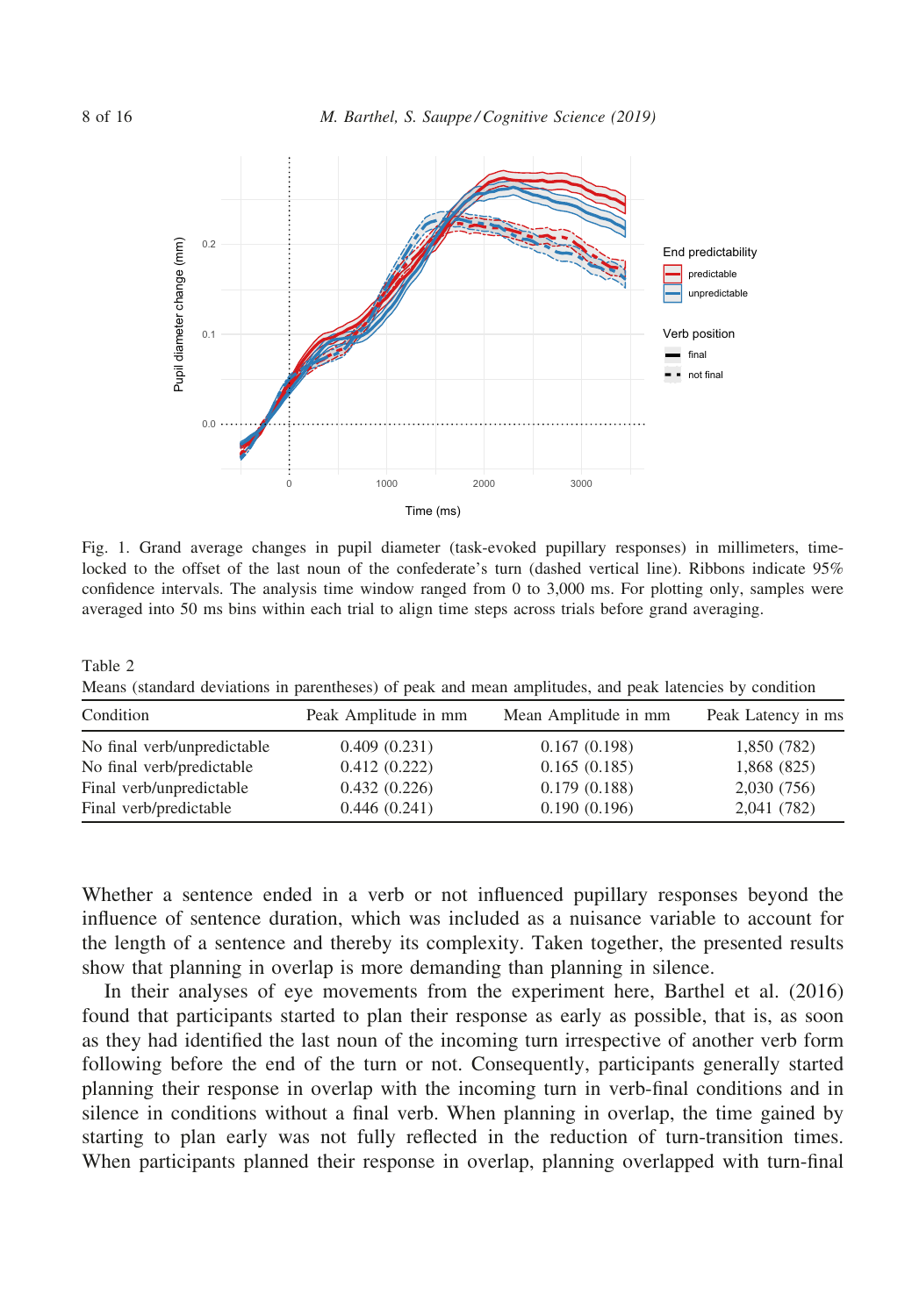Table 3

Linear mixed effects regression models predicting mean task-evoked pupillary response amplitude (in mm), peak task-evoked pupillary response<br>amplitude (in mm), and peak task-evoked pupillary response latency (in ms). Stati Linear mixed effects regression models predicting mean task-evoked pupillary response amplitude (in mm), peak task-evoked pupillary response amplitude (in mm), and peak task-evoked pupillary response latency (in ms). Statistical significance based on Type II F-tests with Kenward–Roger degrees of freedom (Kenward & Roger, 1997)

|                                                                   |                                            | Mean Amplitude (mm) |           |                                                                  |                                                                 | Peak Amplitude (mm)         |            |                                             | Peak Latency (logarithm of ms)   |                 |                  |
|-------------------------------------------------------------------|--------------------------------------------|---------------------|-----------|------------------------------------------------------------------|-----------------------------------------------------------------|-----------------------------|------------|---------------------------------------------|----------------------------------|-----------------|------------------|
|                                                                   |                                            |                     |           |                                                                  |                                                                 |                             |            |                                             |                                  | Ŀ               |                  |
| Intercept                                                         |                                            |                     |           |                                                                  | 21.313                                                          |                             |            | 7.397                                       | 182.183                          |                 |                  |
| $\sqrt{\text{erb}}$ position (= final)                            | 0.175 12.366<br>0.023 2.788<br>0.006 0.789 | 1.847 (             | $0.006**$ | $0.425$<br>0.034<br>0.009                                        |                                                                 |                             | $0.001***$ | $0.114$<br>$-0.012$                         |                                  |                 | $\leq 0.001$ *** |
| End predictability $(=$                                           | 2.788<br>0.789                             | 0.617               | 0.438     |                                                                  |                                                                 | 3.647 13.327<br>1.182 1.393 | 0.238      |                                             | $3.507$ 1<br>0.374               | 12.323<br>0.140 | 0.708            |
| predictable)                                                      |                                            |                     |           |                                                                  |                                                                 |                             |            |                                             |                                  |                 |                  |
| 0.009<br>Verb position $\times$ End                               | 0.674                                      | 0.453 0.501         |           | 0.004                                                            | 0.268                                                           | 0.072                       | 0.789      | 0.012                                       | 0.185                            | 0.034           | 0.853            |
| predictability                                                    |                                            |                     |           |                                                                  |                                                                 |                             |            |                                             |                                  |                 |                  |
| Structural priming $(= yes)$                                      |                                            |                     |           |                                                                  |                                                                 |                             |            |                                             |                                  |                 |                  |
| Sentence duration $(z)$                                           |                                            |                     |           |                                                                  |                                                                 |                             |            |                                             |                                  |                 |                  |
| $0.009$<br>$-0.002$<br>$-0.015$<br>$-0.007$<br>Trial number $(z)$ | 1.116<br>0.235<br>0.700<br>0.700           |                     |           | $\begin{array}{c} 0.016 \\ -0.001 \\ 0.016 \\ 0.013 \end{array}$ | $\begin{array}{c} 1.754 \\ 0.022 \\ 3.858 \\ 1.191 \end{array}$ |                             |            | $-0.011$<br>$0.081$<br>$-0.060$<br>$-0.060$ | 0.317<br>2.716<br>3.329<br>3.329 |                 |                  |
| Delta of objects (z)                                              |                                            |                     |           |                                                                  |                                                                 |                             |            |                                             |                                  |                 |                  |

M. Barthel, S. Sauppe/Cognitive Science (2019) 9 of 16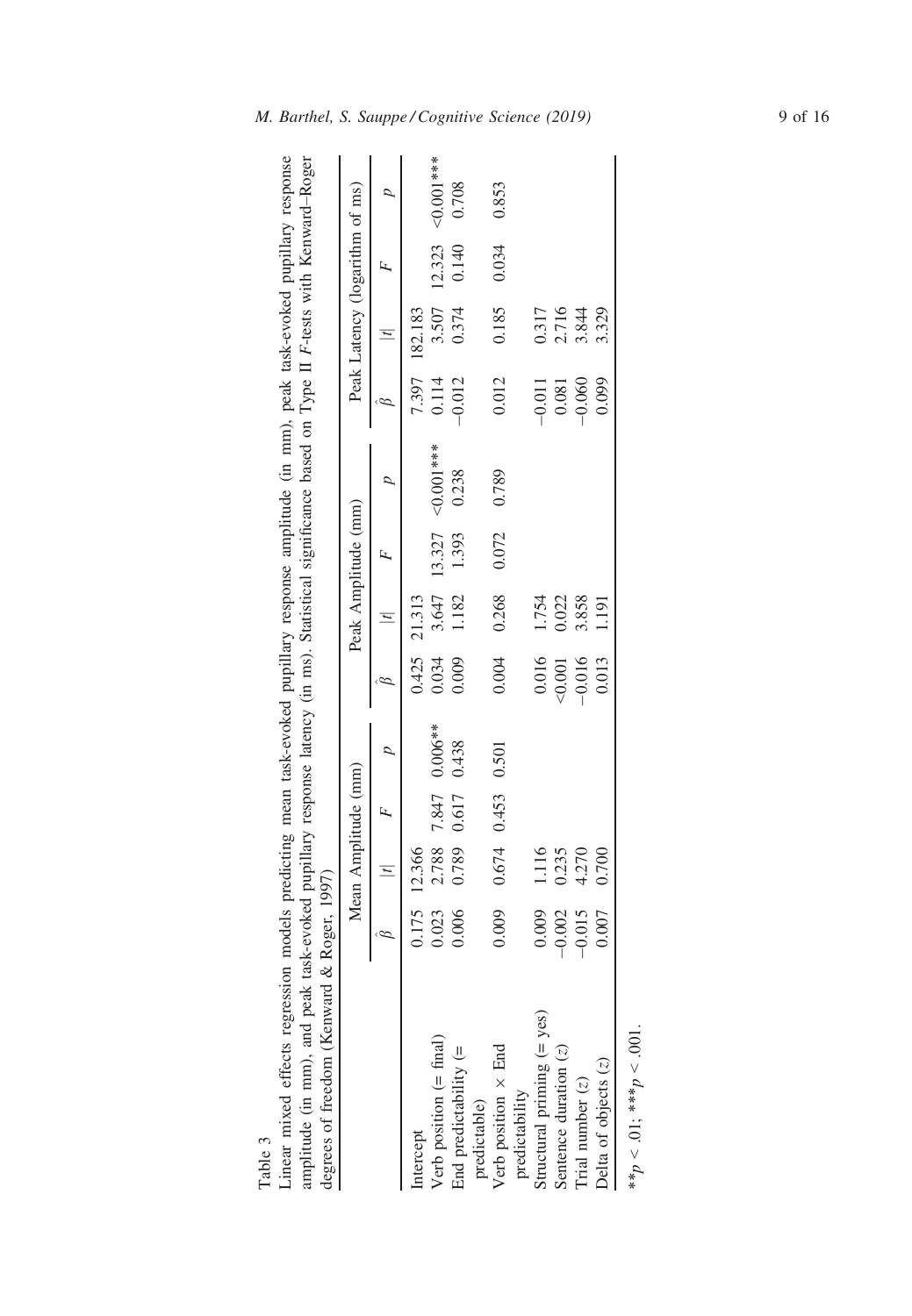verbs which were about 600 ms long. In these cases, however, gaps between turns were shorter by only approximately 100 ms. This means that participants spent considerably more time planning their response when planning started in overlap than when planning was done in silence. The reported pattern of task-evoked pupillary responses sheds light on the cause of this discrepancy: The increase in planning time was due to higher processing load in planning in overlap as compared to planning in silence.

Given that planning in overlap is the norm in conversation, the finding that it is a more demanding strategy as compared to planning in silence shows that the requirements of the systematics of turn taking in conversation (Sacks et al., 1974) receive precedence over the minimization of mental effort. The culturally developed turn-taking system exerts pressure on the cognitive mechanisms of language processing, enforcing strategies that raise processing load in order to meet the requirements set by the rules of turn allocation and the semiotics of turn timing. Increased processing load for the sake of finely attuned temporal alignment of turns thus appears to be a cornerstone in the organization of turn allocation: If you want to take a turn at talk, you need to push your language processor in order to speak up before other participants. Trading high processing load for shorter turn transitions is a prerequisite for the timing of turns to become a meaningful source of information. If the next speaker does not claim her turn in time, she can be interpreted as lacking interest in the conversation, its topic, or her interlocutor, as having trouble understanding the previous turn or parts of it (Kendrick, 2015; Scheglo, Jefferson, & Sacks, 1977), as being unwilling to comply with a request or as preparing to disagree with an assessment (Kendrick & Torreira, 2014; Roberts & Francis, 2013; Roberts, Margutti, & Takano, 2011). In that way, turn timing is meaningful in itself, irrespective of the content of the following turn, with a long gap before a turn leading the recipient to expect a dispreferred response, for example, a rejection of an invitation (Bögels, Kendrick, & Levinson, 2015). With the timing of turn taking being a source of information that is analyzed by listeners, more information can be inferred from a single unit of talk. This enriches social interaction in conversation but comes at the cost of increased processing load for the individual speaker.

As processing load is high at turn transitions due to time pressures, next speakers might develop strategies to distribute processing load evenly over time when planning their turn. Based on findings that participants in dual tasks can to some degree choose to apply different processing strategies (Hübner & Lehle, 2007; Miller, Ulrich, & Rolke, 2009; Navon & Gopher, 1979; Navon & Miller, 2002; Tombu & Jolicœur, 2005), one conceivable way to avoid high peaks in processing load would be to apply a "proactive planning" strategy in cases when incoming turns contain highly predictable turn-final words. If predictability of a turn-final word leads to effective changes in response planning, processing load in sentences with predictable turn ends should be lower than in sentences with unpredictable turn ends. However, none of the analyzed pupillary response measures (peak amplitude, mean amplitude, and peak latency) were significantly affected by predictability, lending no support to the hypothesis that participants applied a proactive planning strategy in order to keep processing load low at turn transitions. We take this as evidence that next speakers did not utilize the predictability of incoming verbal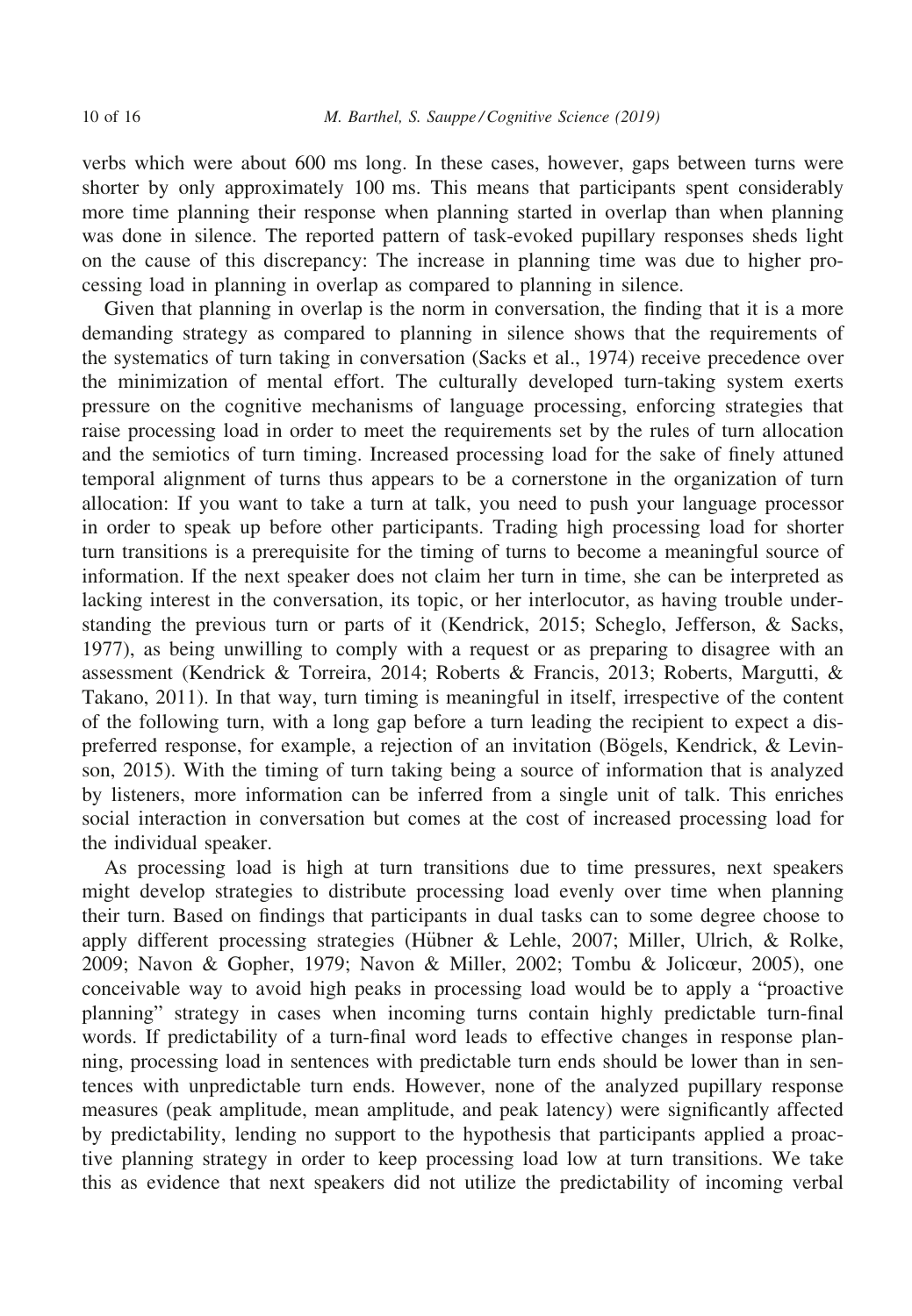material to adapt the time course of their response planning (cf. also Huettig  $\&$  Mani, 2016). In order to meet turn timing requirements, next speakers seem to aim to plan their contribution as early and fast as possible, accepting increased processing loads during response planning to avoid risking the consequences of being too slow to take their turn.

By planning their response in overlap with comprehending the incoming turn, participants' behavior agrees with the general tendency to choose parallel processing over serial processing in dual tasks (Hübner & Lehle, 2007); they do not postpone encoding processes until after a predictable final word. In our experiment, however, the reason for this choice cannot have been reduced processing load, as our analyses of task-evoked pupillary responses show that planning a response in overlap induces higher processing load than planning in silence. Instead, participants' motivation was more likely to reduce the length of gap after the incoming turn. Intending to take a well-timed turn, next, speakers employed a planning strategy that at the same time took them longer to plan their response and was more demanding as compared to delaying response planning. While it remains possible that the choice of processing strategy is a question of preference of individual speakers (Bögels, Casillas, & Levinson, 2018) or the demands of the dual-task situation (Lehle & Hübner, 2009; Reissland & Manzey, 2016), parallel processing appears to be the standard strategy in dialog.

In sum, the turn-taking system requires next speakers to accept higher processing loads induced by planning in overlap in order to be able to respond as fast as possible to an incoming turn so as to avoid the social consequences ensuing from noticeable gaps between turns of talk. In the words of Kahneman (1973), participants in a conversation are forced to trade *efficiency* in terms of processing load for *effectiveness* in terms of short gaps between turns. This means that the turn-taking system is not optimized for next speakers' processing, but for overall effectiveness in social interaction. While putting pressure on cognitive processing in individual speakers, the turn-taking system allows for a dense semiotics of turn timing that organizes and enriches social interaction in conversation. In addition to viewing the turn-taking system as shaping the evolution of aspects of grammar (Auer, 2005; Ford & Thompson, 2003; Roberts & Levinson, 2017), the need to meet the timing demands in turn taking might also be shaping the design of the cognitive system. The study presented in this paper shows that examining task-evoked pupillary responses during speech planning is a promising technique to further investigate the mechanisms of speech processing in conversation.

#### Acknowledgments

We thank Freya Materne for her work as our confederate, Ronald Fisher and Tanja Marton for their technical support, and Antje S. Meyer and three anonymous reviewers for their comments on an earlier version of this manuscript. This research was funded by the Max Planck Society for the Advancement of Science (through the Max Planck Institute for Psycholinguistics, Nijmegen).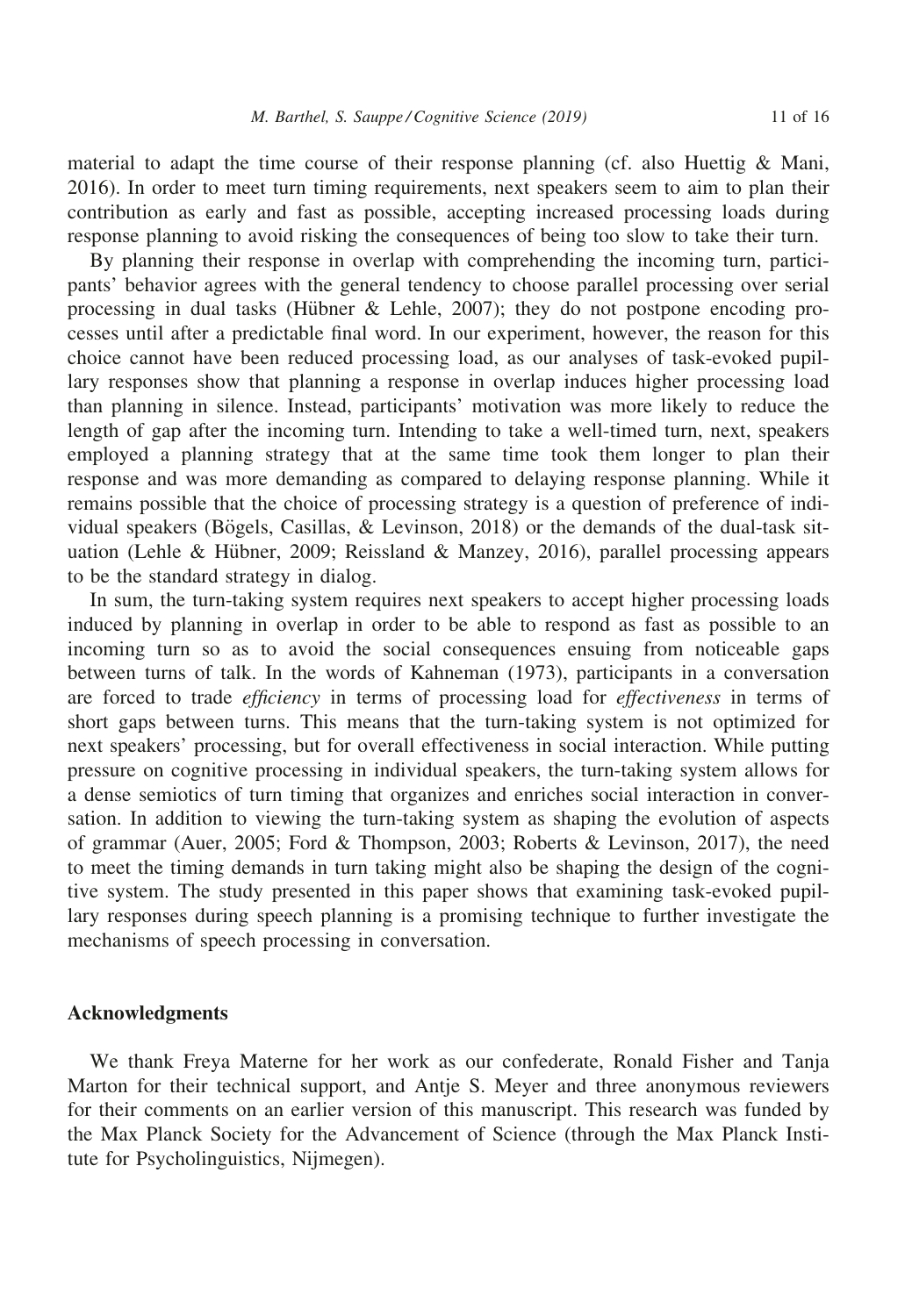# Conflict of interest statement

The authors declare that the research was conducted in the absence of any commercial or financial relationships that could be construed as a potential conflict of interest.

#### Data availability statement

Raw data and analysis scripts are available from [https://osf.io/pf2br/.](https://osf.io/pf2br/)

# **Note**

1. The study reported here presents pupillometric data from Barthel et al. (2016), which focused on eye movements.

# **References**

- Auer, P. (2005). Projection in interaction and projection in grammar. Text Interdisciplinary Journal for the Study of Discourse, 25(1), 7–36.<https://doi.org/10.1515/text.2005.25.1.7>
- Barr, D. J. (2013). Random effects structure for testing interactions in linear mixed-effects models. Frontiers in Psychology, 4(328), 1–2.<https://doi.org/10.3389/fpsyg.2013.00328>
- Barr, D. J., Levy, R., Scheepers, C., & Tily, H. J. (2013). Random effects structure for confirmatory hypothesis testing: Keep it maximal. Journal of Memory and Language, 68(3), 255–278. [https://doi.org/10.](https://doi.org/10.1016/j.jml.2012.11.001) [1016/j.jml.2012.11.001](https://doi.org/10.1016/j.jml.2012.11.001)
- Barthel, M., Meyer, A. S., & Levinson, S. C. (2017). Next speakers plan their turn early and speak after turn-final 'go-signals'. Frontiers in Psychology, 8, 393.<https://doi.org/10.3389/fpsyg.2017.00393>
- Barthel, M., Sauppe, S., Levinson, S. C., & Meyer, A. S. (2016). The timing of utterance planning in taskoriented dialogue: Evidence from a novel list-completion paradigm. Frontiers in Psychology, 7(1858). <https://doi.org/10.3389/fpsyg.2016.01858>
- Bates, D., Mächler, M., Bolker, B., & Walker, S. (2015). Fitting linear mixed-effects models using lme4. Journal of Statistical Software, 67(1), 1–48.<https://doi.org/10.18637/jss.v067.i01>
- Beatty, J. (1982). Task-evoked pupillary responses, processing load, and the structure of processing resources. Psychological Bulletin, 91(2), 276–292.<https://doi.org/10.1037/0033-2909.91.2.276>
- Beatty, J., & Lucero-Wagoner, B. (2000). The pupillary system. In J. T. Cacioppo, L. G. Tassinary, & G. G. Berntson(Eds.), Handbook of psychophysiology (2nd ed., pp. 142–162). Cambridge, UK: Cambridge University Press.
- Boersma, P., & Weenink, D. (2015). Praat: Doing phonetics by computer [Computer program]. Version 5.3.56. Retrieved from<http://www.praat.org/>. Accessed Jan, 2019.
- Bögels, S., Casillas, M., & Levinson, S. C. (2018). Planning versus comprehension in turn-taking: Fast responders show reduced anticipatory processing of the question. Neuropsychologia, 109, 295–310. <https://doi.org/10.1016/j.neuropsychologia.2017.12.028>
- Bögels, S., Kendrick, K. H., & Levinson, S. C. (2015). Never say no... How the brain interprets the pregnant pause in conversation. PLoS ONE, 10(12), e0145474. [https://doi.org/10.1371/journal.pone.](https://doi.org/10.1371/journal.pone.0145474) [0145474](https://doi.org/10.1371/journal.pone.0145474)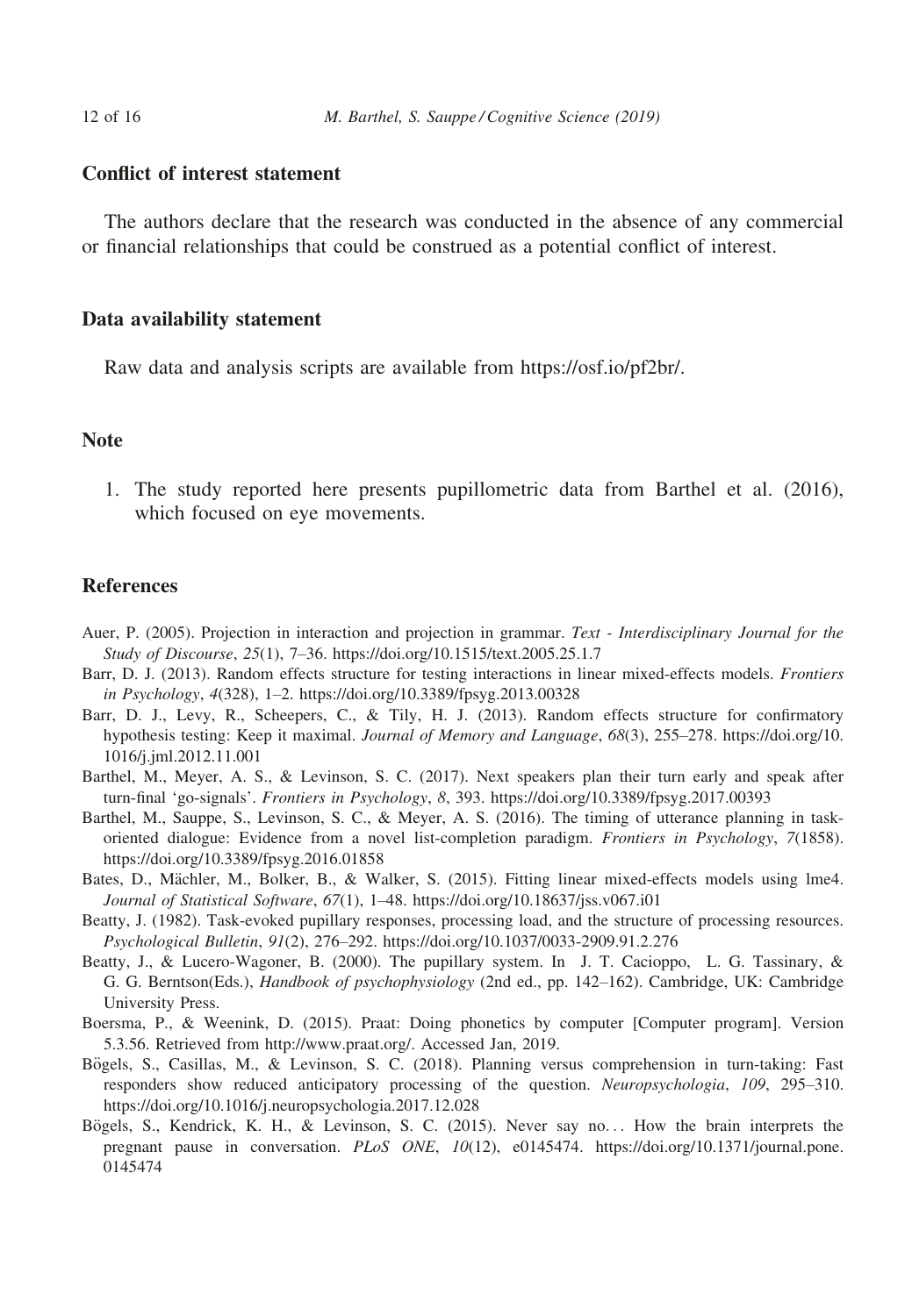- Bögels, S., Magyari, L., & Levinson, S. C. (2015). Neural signatures of response planning occur midway through an incoming question in conversation. Scientific Reports, 5(12881), 1–11.<https://doi.org/10.1038/srep12881>
- Boiteau, T. W., Malone, P. S., Peters, S. A., & Almor, A. (2014). Interference between conversation and a concurrent visuomotor task. Journal of Experimental Psychology: General, 143(1), 295-311. [https://doi.](https://doi.org/10.1037/a0031858) [org/10.1037/a0031858](https://doi.org/10.1037/a0031858)
- Borchers, H. W. (2015). pracma: Practical Numerical Math Functions [R package]. Version 2.1.4. Retrieved from [www.cran.r-project.org](http://www.cran.r-project.org). Accessed Jan, 2019.
- Corps, R. E., Crossley, A., Gambi, C., & Pickering, M. J. (2018). Early preparation during turn-taking: Listeners use content predictions to determine what to say but not when to say it. Cognition, 175, 77–95. <https://doi.org/10.1016/j.cognition.2018.01.015>
- Donovan, J. J., & Radosevich, D. J. (1999). A meta-analytic review of the distribution of practice effect: now you see it, now you don't. Journal of Applied Psychology, 84(5), 795–805. [https://doi.org/10.1037/0021-](https://doi.org/10.1037/0021-9010.84.5.795) [9010.84.5.795](https://doi.org/10.1037/0021-9010.84.5.795)
- Engelhardt, P. E., Ferreira, F., & Patsenko, E. G. (2010). Pupillometry reveals processing load during spoken language comprehension. Quarterly Journal of Experimental Psychology, 63(4), 639-645. [https://doi.org/](https://doi.org/10.1080/17470210903469864) [10.1080/17470210903469864](https://doi.org/10.1080/17470210903469864)
- Fargier, R., & Laganaro, M. (2016). Neurophysiological modulations of non-verbal and verbal dual-tasks interference during word planning. PLoS ONE, 11(12), e0168358. [https://doi.org/10.1371/journal.pone.](https://doi.org/10.1371/journal.pone.0168358) [0168358](https://doi.org/10.1371/journal.pone.0168358)
- Ford, C. E., & Thompson, S. A. (2003). Social interaction and grammar. In M. Tomasello(Ed.), The new psychology of language(Vol. 2). Mahwah, NJ: Lawrence Erlbaum.
- Fox, J., & Weisberg, S.( 2011). An R companion to applied regression (2nd ed.). Thousand Oaks, CA: Sage.
- Griffin, Z. M., & Bock, K. (2000). What the eyes say about speaking. *Psychological Science*, 11(4), 274– 279.<https://doi.org/10.1111/1467-9280.00255>
- Hagoort, P., Brown, C. M., & Osterhout, L. (1999). The neurocognition of syntactic processing. In C. M. Brown & P. Hagoort (Eds.), Neurocognition of language (pp. 273–361). Oxford, UK: Oxford University Press.
- Hagoort, P., & Indefrey, P. (2014). The neurobiology of language beyond single words. Annual Review of Neuroscience, 37(1), 347–362.<https://doi.org/10.1146/annurev-neuro-071013-013847>
- Halekoh, U., & Hojsgaard, S. (2014). A Kenward-Roger approximation and parametric bootstrap methods for tests in linear mixed models—The R package pbkrtest. Journal of Statistical Software, 59(9), 1–30.
- Hampton Wray, A., & Weber-Fox, C. (2013). Specific aspects of cognitive and language proficiency account for variability in neural indices of semantic and syntactic processing in children. Developmental Cognitive Neuroscience, 5, 149–171.<https://doi.org/10.1016/j.dcn.2013.03.002>
- Heldner, M., & Edlund, J. (2010). Pauses, gaps and overlaps in conversations. Journal of Phonetics, 38(4), 555–568.<https://doi.org/10.1016/j.wocn.2010.08.002>
- Hess, E. H., & Polt, J. M. (1964). Pupil size in relation to mental activity during simple problem-solving. Science, 143(3611), 1190–1192.<https://doi.org/10.1126/science.143.3611.1190>
- Hick, W. E. (1952). On the rate of gain of information. Quarterly Journal of Experimental Psychology, 4(1), 11–26.<https://doi.org/10.1080/17470215208416600>
- Hübner, R., & Lehle, C. (2007). Strategies of flanker coprocessing in single and dual tasks. Journal of Experimental Psychology: Human Perception and Performance, 33(1), 103–123. [https://doi.org/10.1037/](https://doi.org/10.1037/0096-1523.33.1.103) [0096-1523.33.1.103](https://doi.org/10.1037/0096-1523.33.1.103)
- Huettig, F., & Mani, N. (2016). Is prediction necessary to understand language? Probably not. Language, Cognition and Neuroscience, 31(1), 19–31.<https://doi.org/10.1080/23273798.2015.1072223>
- Indefrey, P. (2011). The spatial and temporal signatures of word production components: A critical update. Frontiers in Psychology, 2, 255.<https://doi.org/10.3389/fpsyg.2011.00255>
- Just, M. A., & Carpenter, P. A. (1993). The intensity dimension of thought: Pupillometric indices of sentence processing. Canadian Journal of Experimental Psychology, 47(2), 310–339. [https://doi.org/10.1037/](https://doi.org/10.1037/h0078820) [h0078820](https://doi.org/10.1037/h0078820)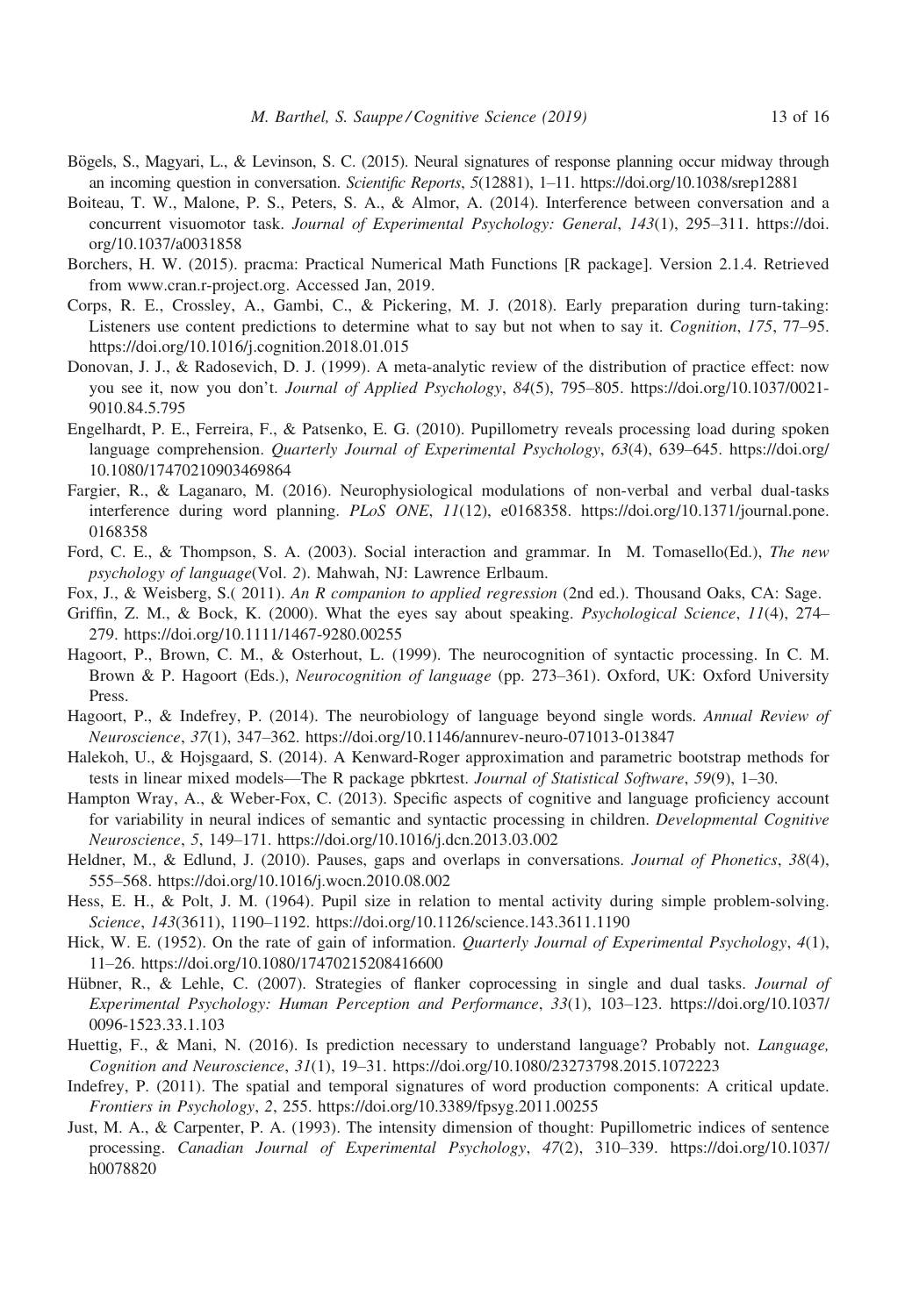Kahneman, D. (1973). Attention and effort. Englewood Cliffs, NJ: Prentice-Hall.

- Kempen, G., Olsthoorn, N., & Sprenger, S. (2012). Grammatical workspace sharing during language production and language comprehension: Evidence from grammatical multitasking. Language and Cognitive Processes, 27(3), 345–380.<https://doi.org/10.1080/01690965.2010.544583>
- Kemper, S., Herman, R. E., & Lian, C. H. T. (2003). The costs of doing two things at once for young and older adults: Talking while walking, finger tapping, and ignoring speech or noise. Psychology and Aging, 18(2), 181–192.<https://doi.org/10.1037/0882-7974.18.2.181>
- Kendrick, K. H. (2015). The intersection of turn-taking and repair: The timing of other-initiations of repair in conversation. Frontiers in Psychology, 6, 250.<https://doi.org/10.3389/fpsyg.2015.00250>
- Kendrick, K. H., & Torreira, F. (2014). The timing and construction of preference: A quantitative study. Discourse Processes, 52(4), 1–35.<https://doi.org/10.1080/0163853X.2014.955997>
- Kenward, M. G., & Roger, J. H. (1997). Small sample inference for fixed effects from restricted maximum likelihood. Biometrics, 53(3), 983–997.<https://doi.org/10.2307/2533558>
- Klaus, J., Mädebach, A., Oppermann, F., & Jescheniak, J. D. (2017). Planning sentences while doing other things at the same time: Effects of concurrent verbal and visuospatial working memory load. Quarterly Journal of Experimental Psychology, 70(4), 811–831.<https://doi.org/10.1080/17470218.2016.1167926>
- Koch, X., & Janse, E. (2016). Speech rate effects on the processing of conversational speech across the adult life span. The Journal of the Acoustical Society of America, 139(4), 1618–1636. [https://doi.org/10.1121/1.](https://doi.org/10.1121/1.4944032) [4944032](https://doi.org/10.1121/1.4944032)
- Kubose, T. T., Bock, K., Dell, G. S., Garnsey, S. M., Kramer, A. F., & Mayhugh, J. (2006). The effects of speech production and speech comprehension on simulated driving performance. Applied Cognitive Psychology, 20(1), 43–63.<https://doi.org/10.1002/acp.1164>
- Kuchinke, L., Vo, M., Hofmann, M., & Jacobs, A. (2007). Pupillary responses during lexical decisions vary with word frequency but not emotional valence. International Journal of Psychophysiology, 65(2), 132– 140.<https://doi.org/10.1016/j.ijpsycho.2007.04.004>
- Laeng, B., Sirois, S., & Gredebäck, G. (2012). Pupillometry: A window to the preconscious? Perspectives on Psychological Science, 7(1), 18–27.<https://doi.org/10.1177/1745691611427305>
- Lehle, C., & Hübner, R. (2009). Strategic capacity sharing between two tasks: Evidence from tasks with the same and with different task sets. Psychological Research Psychologische Forschung, 73(5), 707–726. <https://doi.org/10.1007/s00426-008-0162-6>
- Lehle, C., Steinhauser, M., & Hübner, R. (2009). Serial or parallel processing in dual tasks: What is more effortful? Psychophysiology, 46(3), 502–509.<https://doi.org/10.1111/j.1469-8986.2009.00806.x>
- Levinson, S. C. (2006). On the human "interaction engine." In N. Enfield & S. C. Levinson(Eds.), Roots of human sociality: Culture, cognition and interaction(pp. 39–69). Oxford, UK: Berg.
- Luck, S. J. (2014). An introduction to the event-related potential technique (2nd ed.). Cambridge, MA: The MIT Press.
- Menenti, L., Gierhan, S. M. E., Segaert, K., & Hagoort, P. (2011). Shared language: overlap and segregation of the neuronal infrastructure for speaking and listening revealed by functional MRI. Psychological Science, 22(9), 1173–1182.<https://doi.org/10.1177/0956797611418347>
- Miller, J., Ulrich, R., & Rolke, B. (2009). On the optimality of serial and parallel processing in the psychological refractory period paradigm: Effects of the distribution of stimulus onset asynchronies. Cognitive Psychology, 58(3), 273–310.<https://doi.org/10.1016/j.cogpsych.2006.08.003>
- Myachykov, A., Scheepers, C., Garrod, S., Thompson, D., & Fedorova, O. (2013). Syntactic flexibility and competition in sentence production: The case of English and Russian. The Quarterly Journal of Experimental Psychology, 66(8), 1601–1619.<https://doi.org/10.1080/17470218.2012.754910>
- Navon, D., & Gopher, D. (1979). On the economy of the human-processing system. *Psychological Review*, 86(3), 214–255.<https://doi.org/10.1037/0033-295X.86.3.214>
- Navon, D., & Miller, J. (2002). Queuing or sharing? A critical evaluation of the single-bottleneck notion. Cognitive Psychology, 44(3), 193–251.<https://doi.org/10.1006/cogp.2001.0767>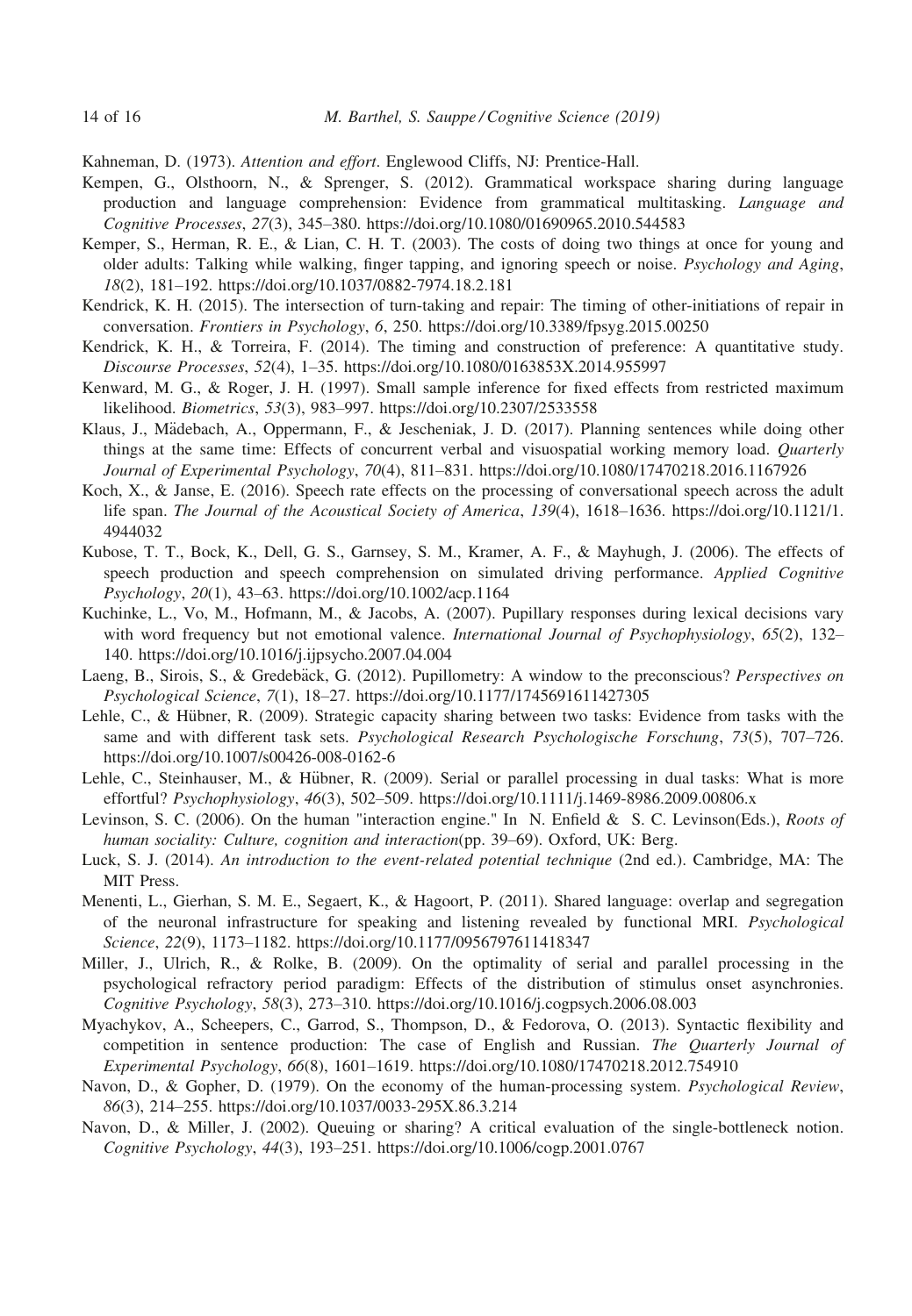- Neubauer, A. C., & Fink, A. (2009). Intelligence and neural efficiency. Neuroscience & Biobehavioral Reviews, 33(7), 1004–1023.<https://doi.org/10.1016/j.neubiorev.2009.04.001>
- Papesh, M. H., & Goldinger, S. D. (2012). Pupil-BLAH-metry: Cognitive effort in speech planning reflected by pupil dilation. Attention, Perception, & Psychophysics, 74(4), 754–765. [https://doi.org/10.3758/s13414-](https://doi.org/10.3758/s13414-011-0263-y) [011-0263-y](https://doi.org/10.3758/s13414-011-0263-y)
- Pickering, M. J., & Ferreira, V. S. (2008). Structural priming: A critical review. Psychological Bulletin, 134 (3), 427–459.<https://doi.org/10.1037/0033-2909.134.3.427>
- R Core Team. (2018). R: A language and environment for statistical computing [Computer software manual]. Vienna: Austria. Retrieved from [https://www.R-project.org/.](https://www.R-project.org/) Accessed Jan, 2019.
- Reichle, E. D., Carpenter, P. A., & Just, M. A. (2000). The neural bases of strategy and skill in sentencepicture verification. Cognitive Psychology, 40(4), 261–295.<https://doi.org/10.1006/cogp.2000.0733>
- Reissland, J., & Manzey, D. (2016). Serial or overlapping processing in multitasking as individual preference: Effects of stimulus preview on task switching and concurrent dual-task performance. Acta Psychologica, 168, 27–40.<https://doi.org/10.1016/j.actpsy.2016.04.010>
- Roberts, F., & Francis, A. L. (2013). Identifying a temporal threshold of tolerance for silent gaps after requests. The Journal of the Acoustical Society of America, 133(6), EL471–EL477. [https://doi.org/10.1121/](https://doi.org/10.1121/1.4802900) [1.4802900](https://doi.org/10.1121/1.4802900)
- Roberts, F., Margutti, P., & Takano, S. (2011). Judgments concerning the valence of inter-turn silence across speakers of American English, Italian, and Japanese. *Discourse Processes*, 48(5), 331–354. [https://doi.org/](https://doi.org/10.1080/0163853X.2011.558002) [10.1080/0163853X.2011.558002](https://doi.org/10.1080/0163853X.2011.558002)
- Roberts, S. G., & Levinson, S. C. (2017). Conversation, cognition and cultural evolution: A model of the cultural evolution of word order through pressures imposed from turn taking in conversation. Interaction Studies, 18(3), 402–442.<https://doi.org/10.1075/is.18.3.06rob>
- Roelofs, A., & Piai, V. (2011). Attention demands of spoken word planning: A review. Frontiers in Psychology, 2,<https://doi.org/10.3389/fpsyg.2011.00307>
- Sacks, H., Scheglo, E. A., & Jefferson, G. (1974). A simplest systematics for the organization of turn-taking for conversation. *Language*, 50(4), 696–735.
- Sassenhagen, J., & Alday, P. M. (2016). A common misapplication of statistical inference: Nuisance control with null-hypothesis significance tests. Brain and Language, 162, 42–45. [https://doi.org/10.1016/j.bandl.](https://doi.org/10.1016/j.bandl.2016.08.001) [2016.08.001](https://doi.org/10.1016/j.bandl.2016.08.001)
- Sauppe, S. (2017). Symmetrical and asymmetrical voice systems and processing load: Pupillometric evidence from sentence production in Tagalog and German. Language, 93(2), 288–313. [https://doi.org/10.1353/lan.](https://doi.org/10.1353/lan.2017.0015) [2017.0015](https://doi.org/10.1353/lan.2017.0015)
- Scheglo, E. A., Jefferson, G., & Sacks, H. (1977). The preference for self-correction in the organization of repair in conversation. Language, 53(2), 361–382.<https://doi.org/10.2307/413107>
- Schmidtke, J. (2014). Second language experience modulates word retrieval effort in bilinguals: Evidence from pupillometry. Frontiers in Psychology, 5, 137.<https://doi.org/10.3389/fpsyg.2014.00137>
- Schriefers, H., Meyer, A. S., & Levelt, W. (1990). Exploring the time course of lexical access in language production: Picture-word interference studies. Journal of Memory and Language, 29, 86–102. [https://doi.](https://doi.org/10.1016/0749-596X(90)90011-N) [org/10.1016/0749-596X\(90\)90011-N](https://doi.org/10.1016/0749-596X(90)90011-N)
- Segaert, K., Menenti, L., Weber, K., Petersson, K. M., & Hagoort, P. (2012). Shared syntax in language production and language comprehension—An fMRI study. Cerebral Cortex, 22(7), 1662–1670. [https://doi.](https://doi.org/10.1093/cercor/bhr249) [org/10.1093/cercor/bhr249](https://doi.org/10.1093/cercor/bhr249)
- Shitova, N., Roelofs, A., Coughler, C., & Schriefers, H. (2017). P3 event-related brain potential reflects allocation and use of central processing capacity in language production. Neuropsychologia, 106, 138– 145.<https://doi.org/10.1016/j.neuropsychologia.2017.09.024>
- Silbert, L. J., Honey, C. J., Simony, E., Poeppel, D., & Hasson, U. (2014). Coupled neural systems underlie the production and comprehension of naturalistic narrative speech. Proceedings of the National Academy of Sciences, 111(43), E4687–E4696.<https://doi.org/10.1073/pnas.1323812111>